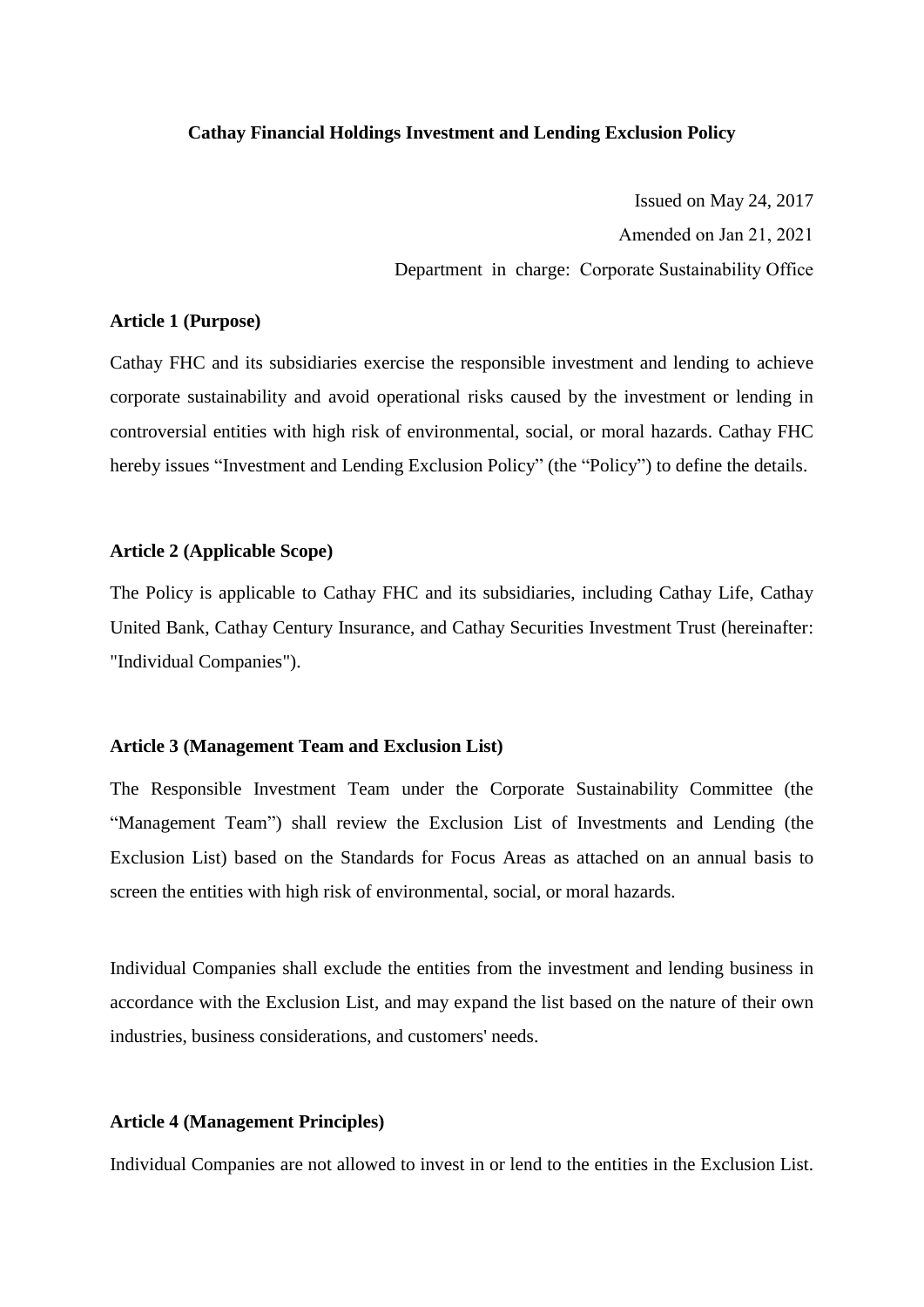If individual Companies have invested or lent to the aforementioned entities, they shall not increase additional investment or lending. Meanwhile, individual Companies shall make professional judgement to decide whether engage with the entities, or sell out all the shares or retrieve the loan.

Individual Companies shall incorporate the entities in the Exclusion List into their own investment and lending process within 30 days while receiving the Exclusion List. Individual Companies shall follow the rule unless the regulation or authority has other timeline requirement.

#### **Article 5 (High-risk entities not in the Exclusion List)**

Individual Companies shall continuously monitor the entities with the risk of environmental, social, or moral hazards based on the nature of their industries. Individual Companies shall prudently evaluate the entities which are not in the Exclusion list but meet the Standards for Focus Areas when having investments or lending to such entities. Individual Companies shall actively perform their ownership role, including voting, engagements and active communications.

# **Article 6 (Management of Individual Companies)**

Individual Companies may establish investment and lending exclusion guidelines or procedures to meet their individual needs.

#### **Article 7 (Establishment, Amendment, Rescission, and Effect)**

The establishment, amendment, or rescission of the Policy requires the approval of the President.

The Policy shall come into effect as of the date of their establishment. The same applies to any amendment or rescissions thereto.